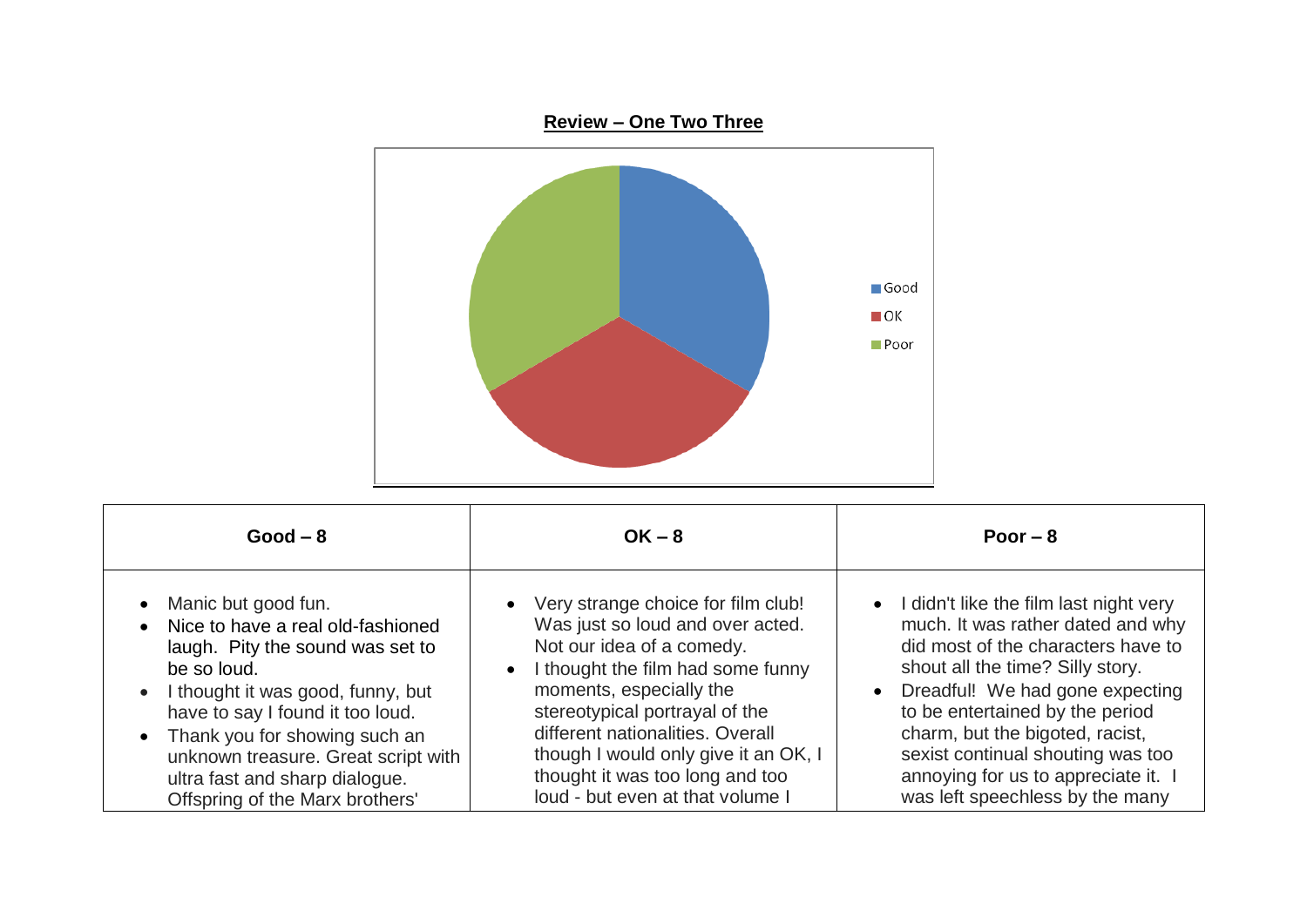## comedy.

- Good as historically interestingdon't think they would have got away with some of the stereotypical comments these days. The sound volume was so loud we nearly left early. Realise it was an argumentative scenario but was the film dialogue meant to actually be shouted at full volume throughout or was control of reproduction in arts centre difficult?
- Fast paced, frenetic film and very funny. Not surprising it wasn't shown in Germany for 20 years. I always think of Cagney in darker roles, he was excellent in this.
- Very enjoyable. Almost a one man show. No wonder he took a bit of a break.

could still not hear all the dialogue. Thanks for showing it though!

- OK ish, but VERY loud!
- Phrenetic! We thought "1,2,3" was 'of its time' and, thus, portrayed a strange period in history and cinema-making. "Some Like it Hot" is definitely a more likeable and ageless Billy Wilder film. But, thank you for showing "1,2,3" good choice of a film we would otherwise not have seen.
- The sound was far too loud for me. It was very hard to bear and did spoil my enjoyment of the film. I wondered if they come with a recommended sound level which cannot be adjusted? A very incharacter American sharp-witted classic.
- A strange film, and too loud, but perhaps this was because as James Cagney was speaking so quickly we needed the sound up to hear what he was saying.

levels of awfulness of it.

- Too loud and "shouty" for me. Have seen far better Billy Wilder films.
- For the short time I stayed, rather awful (and too loud).
- Actually, I felt I suffered it rather than enjoyed it. How film fashion changes! The style of acting was to shout and the whole thing was delivered at a frenetic pace - farce on speed. For me, not one of the better choices.
- Not really sure how to respond. The film was poor, but I am really glad to have had the chance to see it. Hammy performances by all actors, and a clichéd script. Surely the stereotypes and attitudes must have been outdated even at the time of the film's release. However, I think it is great that the programming committee give us the opportunity to see a wide range of films. Afraid this is a poor for me. Found
- Cagney's acting particularly wearing and few of the other characters were appealing in any way. The attitudes and opinions portrayed at times were dated at best and for me at times offensive,